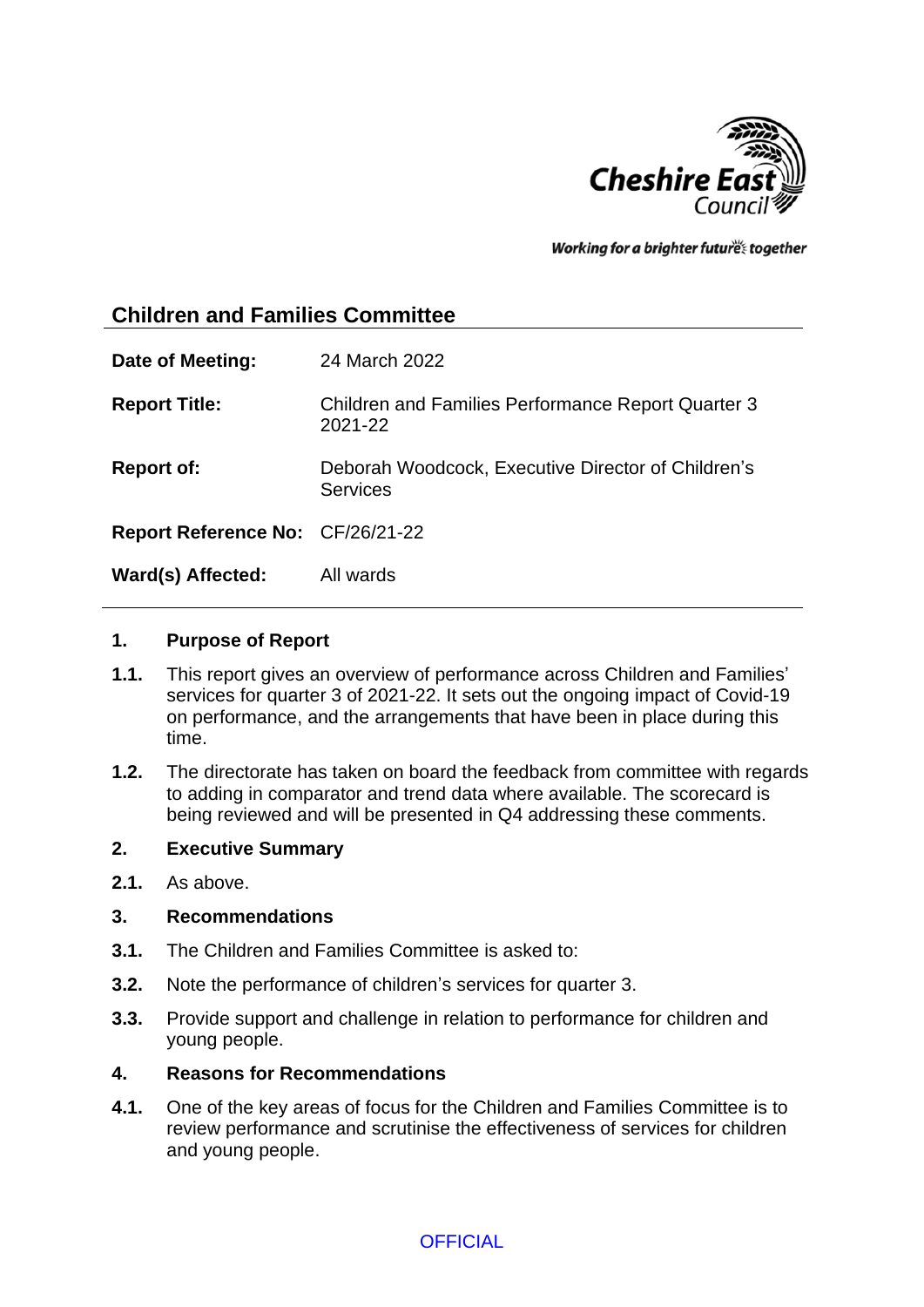## **5. Other Options Considered**

**5.1.** Not applicable.

### **6. Background**

- **6.1.** This quarterly report provides the committee with an overview of performance across Children's Services. This report relates to quarter 3 of 2021-22 (1 October 2021 – 31 December 2021).
- **6.2.** There still remain some ongoing impacts of the Covid-19 pandemic and residual isolation/ social distancing guidelines, which include:
	- Contacts and referrals to the front door showing some unusual trends due to school closures which makes quarter on quarter analysis more complex. Quarter 3 figures are traditionally higher than quarter 2 due to a large number of young people starting/ changing schools and the additonal anxieties that this can bring.
	- Delivery of frontline services, especially in terms of face to face visiting and routine reviews, have been adapted to reflect the various isolation requirements to protect both workers and the families we work with.
	- Attendance at Children's Centres and Youth Support, whilst initially impacted during the pandemic, are now being delivered within Covid safe guidelines and face to face services are being delivered with increased numbers attending.
	- Work around Education and Health Care Plans especially when assessing children in their "school environment" and "routine" has been increasingly complex and difficult.
- **6.3.** Senior leaders and managers continue to remain sighted on service performance and impact on children and young people through the following:
	- A core data set provided to CEMART which includes key measures for Children's Services
	- A weekly social care and safeguarding data set from the beginning of February 2020 comparing core data sets with the same week in 2019/20. This has continued into quarter 3 2021-22.
	- Weekly attendance at early years settings Department for Education (DfE) dashboard
	- National local authority data set submitted to the DfE originally on a fortnightly basis commencing in May 2020, reducing to monthly in Spring 2021. This has increased to again to fortnightly from December 2021.
	- Daily dashboard data around school attendance with weekly national comparator data and summary.
	- Education Health and Care Plan (EHCP) Power BI reporting platform that enables the service to have timely information on assessment timescales and reviews due enabling the service to prioirtise caseloads and requirements.
	- A national SEND local authority dataset submitted to the DfE on a monthly basis.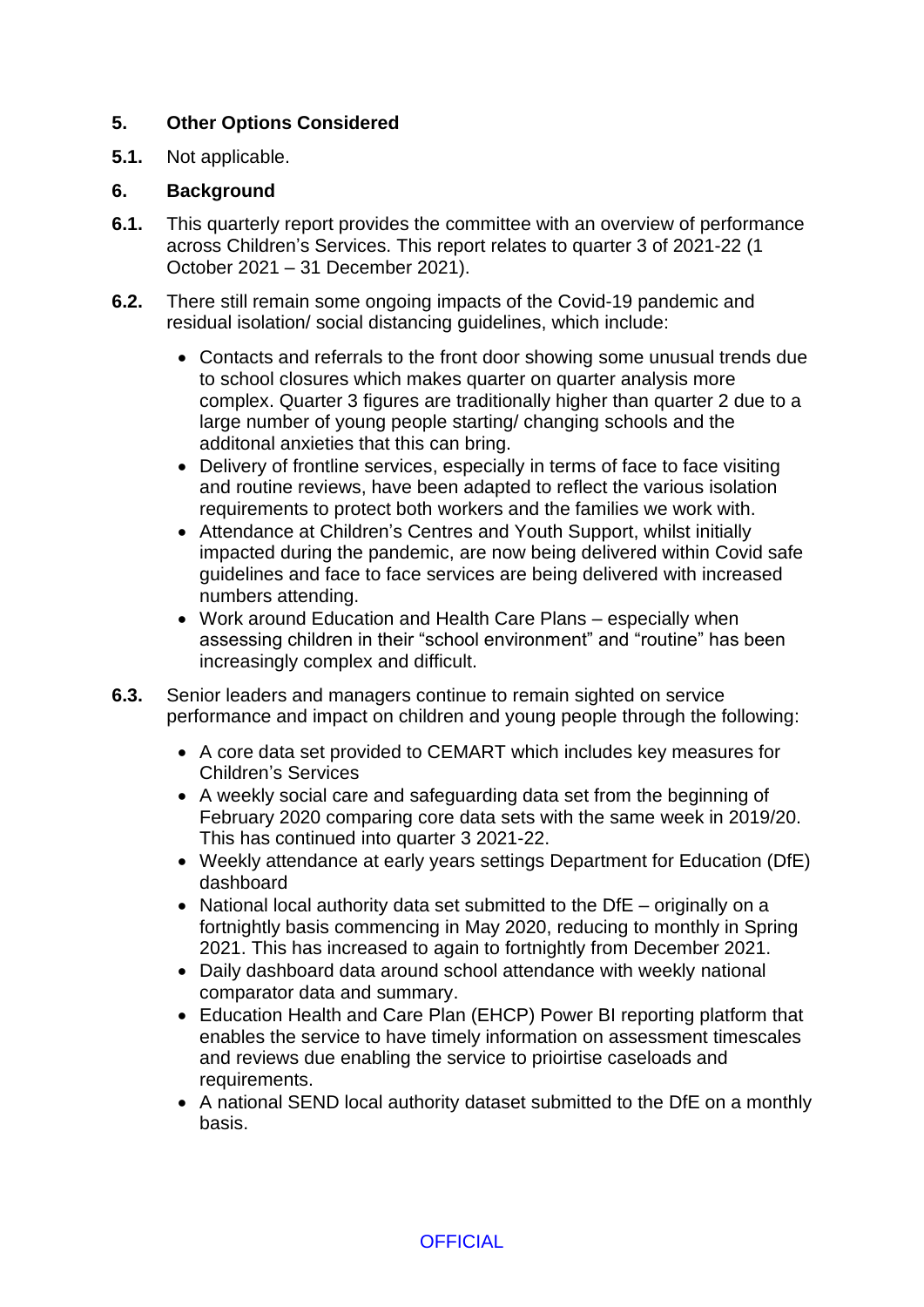**6.4.** This report contains the Children's services indicators, summary commentary around any areas of concern, and highlights any different provision/ support that has been put in place during this time.

## **Children's Social Care**

| <b>Measure</b>                                                                                          | <b>Year end</b><br>2020/21      | <b>Quarter 1</b><br>2021/22 | <b>Quarter 2</b><br>2021/22 | <b>Quarter 3</b><br>2021/22 |
|---------------------------------------------------------------------------------------------------------|---------------------------------|-----------------------------|-----------------------------|-----------------------------|
| Number of referrals                                                                                     | 2273                            | 601                         | 454                         | 522                         |
| Percentage of repeat referrals                                                                          | 16%                             | 18%                         | 15%                         | 12%                         |
| Percentage of assessments completed<br>within 45 days                                                   | 74%                             | 79%                         | 68%                         | 83%                         |
| Percentage of children with a second or<br>subsequent child protection (CP) plan<br>(rolling year)      | 27.8%                           | 27%                         | 20%                         | 21%                         |
| Number of children in need                                                                              | 2082 (CIN<br>census<br>outturn) | 1739                        | 1887                        | 1716                        |
| Number of children with a child<br>protection (CP) plan                                                 | 236                             | 220                         | 234                         | 256                         |
| % of children on CP plans reviewed<br>within timescales                                                 | 93.1%                           | 93%                         | 96%                         | 94%                         |
| Number of cared for children                                                                            | 518                             | 527                         | 519                         | 528                         |
| % of cared for children reviewed within<br>timescales                                                   | 96%                             | 96%                         | 99%                         | 97%                         |
| % of cared for children in internal foster<br>care (including friends and family<br>placements)         | 35%                             | 35%                         | 34%                         | 37%                         |
| % of children living in external foster<br>homes                                                        | 28%                             | 22%                         | 28%                         | 25%                         |
| % of children living in residential homes                                                               | 8%                              | 7%                          | 6%                          | 6%                          |
| % of cared for children placed over 20<br>miles from home address (Cheshire<br>East and out of borough) | 28%                             | 28%                         | 27%                         | 24%                         |
| % of care leavers who are not in<br>education, employment or training<br>(NEET)                         | 48%                             | 47%                         | 48%                         | 46%                         |
| % of care leavers who are in suitable<br>accommodation                                                  | 98%                             | 97%                         | 98%                         | 97%                         |
| Total number of children with a court<br>endorsed plan of adoption (snapshot<br>figure)                 | 30                              | 30                          | 33                          | 26                          |
| Number of children adopted (year to<br>date)                                                            | 26                              | 3                           | 5                           | 11                          |
| Average caseload of social workers                                                                      | 19                              | 20                          | 19                          | 19                          |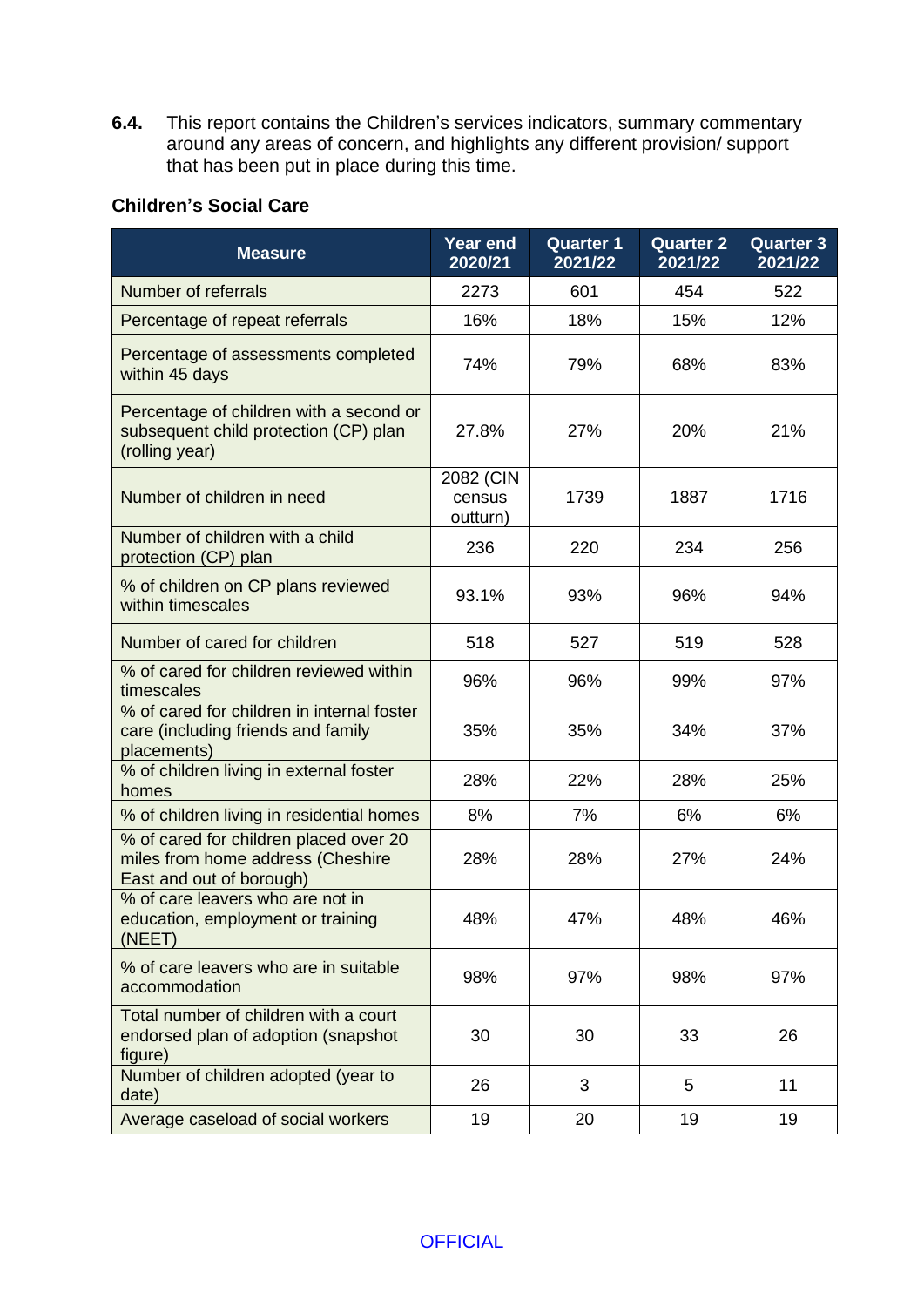- **6.5.** As we would traditionally expect, the referrals for quarter 3 have increased compared to the previous quarter. This is linked to the new school year and a large number of young people starting/ changing schools and the additonal anxieties that this can bring. However, overall compared to the North West our rates of referral remain very low which is what we would expect given our demographic profile (latest comparable data is Q2 which has Cheshire East at a rate of 273.1 compared to a NW average of 528.7).
- **6.6.** The re-referral rate in Q3 continues to show a downward trend which is an indicator of sustained change for families we have previously worked with. The year to date performance of 15% is also signifcantly better than the latest published North West position of 22.2% and national position of 22.7% (based on the 2020-21 released CIN census data). Re-referrals are regularly audited for any recurring themes.
- **6.7.** Q3 also saw a substantial improvement in assessment timeframes which was recognised in the recent Ofsted focused visit as per the extract from the report: *"Timely assessments of children's needs include careful consideration of family history and children's experiences to appropriately identify strengths and risks for children. The views and opinions of children, parents and relevant professionals are sought effectively to inform assessment conclusions."*
- **6.8.** Although there has been a small increase in the number of children and young people in care, our rate remains at the lowest across the North West. The latest comparable data we have across the region is for quarter 2, Cheshire East's rate was 66.5 per 10,000 (0-17 years) compared to an average for the region of 96.5.
- **6.9.** An increased percentage of our cared for children are living in a familiy environment with our own approved foster carers including familiy and friends placements. This will hopefully lead to more stable placements and better outcomes for the young people concerned.
- **6.10.** We have also been able to reduce the number of cared for children having to be placed significant distances from home. Whilst sometimes this is the best decision for a young person, where possible being able to stay at the same school and near existing networks of friends can reduce the levels of uncertainty and upheaval.
- **6.11.** The number of adoptions continue to slowly increase with a further 14 individuals living in their adoption placements.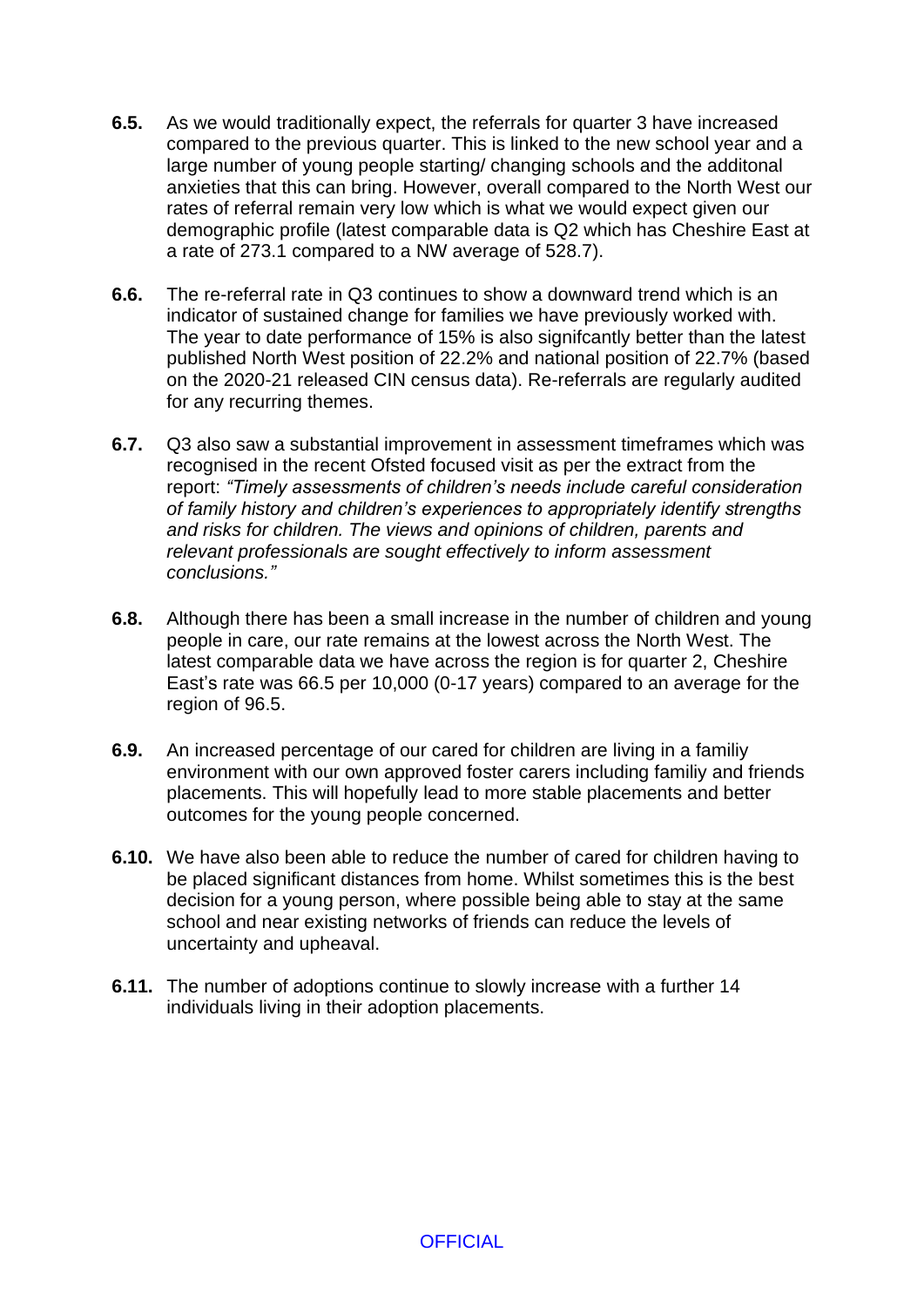### **Education and Skills**

| <b>Measure</b>                                                                                                                                                                                            | <b>Year end</b><br>2020/21 | <b>Quarter 1</b><br>2021/22 | <b>Quarter 2</b><br>2021/22        | <b>Quarter 3</b><br>2021/22       |
|-----------------------------------------------------------------------------------------------------------------------------------------------------------------------------------------------------------|----------------------------|-----------------------------|------------------------------------|-----------------------------------|
| Percentage good or outstanding primary<br>schools                                                                                                                                                         | 92%                        | <b>Not</b><br>available     | 92%                                | 91%                               |
| Percentage good or outstanding<br>secondary schools                                                                                                                                                       | 80%                        | <b>Not</b><br>available     | 80%                                | 79%                               |
| Percentage good or outstanding special<br>schools                                                                                                                                                         | 60%                        | <b>Not</b><br>available     | 50%                                | 50%                               |
| Percentage attendance for primary pupils<br>year to date                                                                                                                                                  | 96%                        | 97%                         | <b>Not</b><br>reported<br>for Sept | 94%                               |
| Percentage attendance for secondary<br>pupils year to date                                                                                                                                                | 93%                        | 93%                         | <b>Not</b><br>reported<br>for Sept | 91%                               |
| Percentage attendance for special school<br>pupils year to date                                                                                                                                           | 83%                        | 90%                         | <b>Not</b><br>reported<br>for Sept | 88%                               |
| Number of permanent exclusions from<br>Cheshire East Schools (latest half term<br>available)                                                                                                              | 5                          | 6                           | <b>Not</b><br>reported<br>for Sept | 11                                |
| Current number of pupils educated at<br>home                                                                                                                                                              | 457                        | 509                         | 435                                | 457                               |
| Current number of children missing from<br>education.                                                                                                                                                     | 62                         | 58                          | 74                                 | 46                                |
| Percentage of Good/ Outstanding PEPs<br>(reported termly)                                                                                                                                                 | 82%                        | 89%                         | <b>Not</b><br>reported<br>for Sept | <b>Not</b><br>reported<br>for Dec |
| Total number with an education, health<br>and care plan (EHCP)                                                                                                                                            | 3013                       | 3142                        | 3277                               | 3402                              |
| % of requests for Educational<br>Psychologists (EP) advice completed<br>within 6 weeks                                                                                                                    | 59%                        | 98%                         | 89%                                | 86%                               |
| Special Educational Needs - Education,<br>Health and Care Plans completion within<br>20 weeks including exceptions (cumulative<br>year - Note Q4 represents the new year -<br>see comments at point 6.19) | 37%                        | 86%                         | 75%                                | 67%                               |
| Average number of weeks for EHC Plans<br>to be issued (snapshot at quarter end to<br>which it relates)                                                                                                    | 19.0                       | 19.4                        | 20.3                               | 20.9                              |
| % EHCP annual review completed in<br>timescales                                                                                                                                                           | 67%                        | 58%                         | 66%                                | 70%                               |

- **6.12.** Although attendance for Q3 is slightly lower it is important to view this alongside the continuing restrictions and issues imposed by the Omicron variant of Covid-19.
- **6.13.** There are a small number of schools that are currently unable to report to the DfE in terms of attendance and the schools team remains in close contact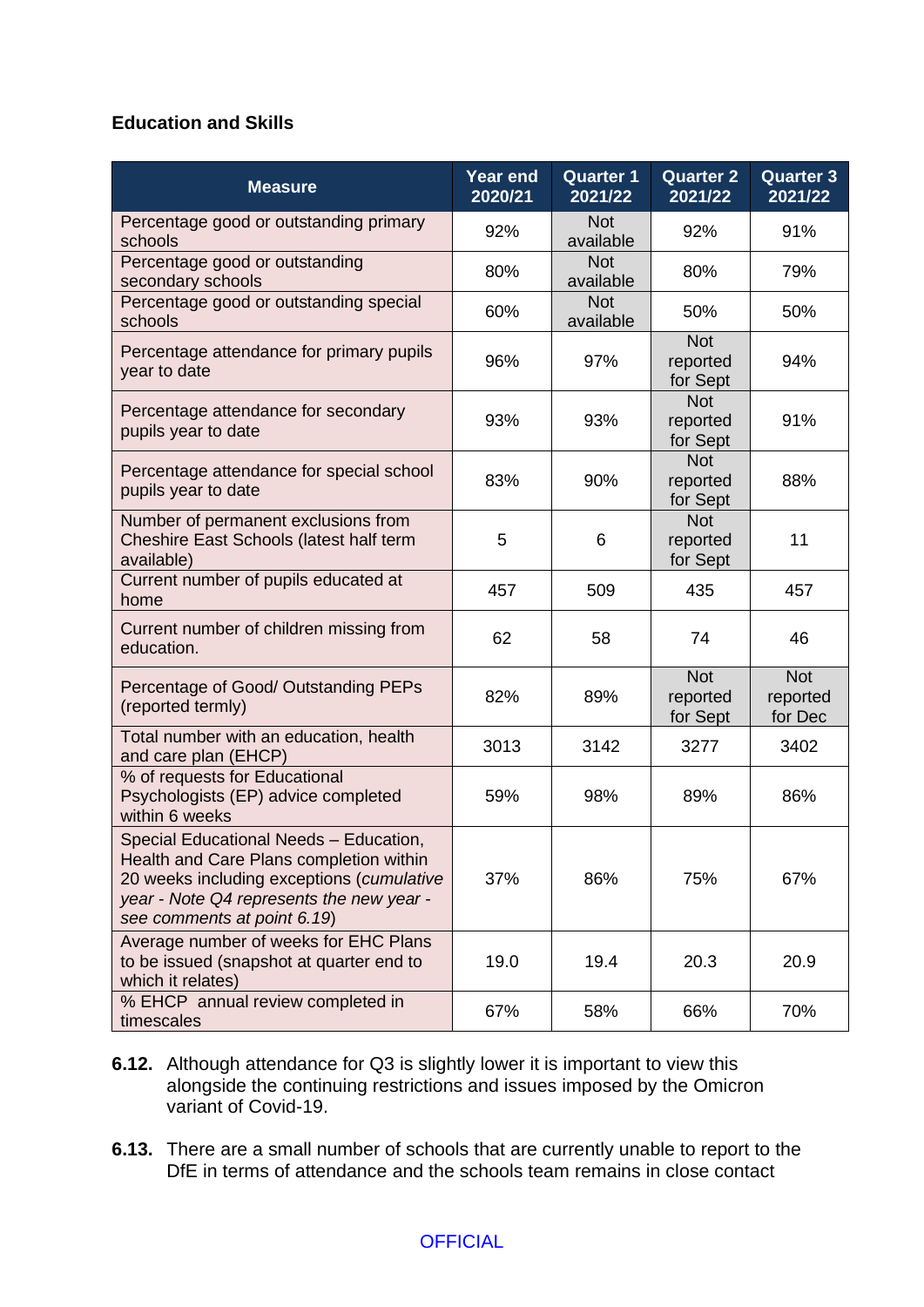with them to ensure that pupils are attending and and any additional support required is identified.

- **6.14.** Exclusions are slightly increased from the same time last year. Service teams are working with identified schools to seek reasons and solutions where increases have been seen.
- **6.15.** Following the initial increase in the number of children missing from education in the autumn term, as we establish where families have moved away during the summer or have elected for private education, there has been significant work undertaken to seek the whereabouts of the individuals concerned. The number we are still clarifying is now at a much lower rate than in the last 12 months. There is a national secure reporting system where schools can advise when someone enrolls at a different school than expected.
- **6.16.** The number of new EHC plans completed has averaged at around 180 per quarter.
- **6.17.** Despite a small reduction, quarter 3 performance still demonstrates the success of the work that has been ongoing to increase the availability of Educational Psychologists (EP). The increasing number of Education and Health Care plans open will create increased pressure on this service.
- **6.18.** The year end timeliness for Education, Health and Care Plans of 37% represents the outturn reported in January as part of the SEN2 statutory return to the DfE. Q3 performance of 67% therefore reflects the position from January – December 2021 and is broadly in line with statistical neighbour average of 68.1 reported last year. The statutory return for 2021 is now being collated and verified for submission by 3 March 2022.
- **6.19.** Timely reviews of EHC plans remains a priority and despite the increasing numbers of plans together with new requests there has been improvement in the number completed in timescales.

#### **Prevention and Early Help**

| <b>Measure</b>                                                                                                                                  | <b>Year end</b><br>2020/21 | <b>Quarter 1</b><br>2021/22 | <b>Quarter 2</b><br>2021/22 | <b>Quarter 3</b><br>2021/22 |
|-------------------------------------------------------------------------------------------------------------------------------------------------|----------------------------|-----------------------------|-----------------------------|-----------------------------|
| Current number of open Early Help<br>Assessments/ plans (excluding short<br>breaks)                                                             | 1085                       | 1031                        | 1105                        | 1099                        |
| % of all open Early Help Assessments led<br>by Cheshire East Prevention service staff                                                           | 69%                        | 65%                         | 66%                         | 62%                         |
| % 0-2 year olds engaged at children<br>centres (most vulnerable i.e. CIN/CP/LAC<br>that have attended 3 or more times in the<br>last 12 months) | <b>23%</b>                 | 20%                         | <b>29%</b>                  | 28%                         |
| % eligible children taking up 2 year old<br>offer (termly figure only)                                                                          | 68%                        | 71%                         | 71%                         | 73%                         |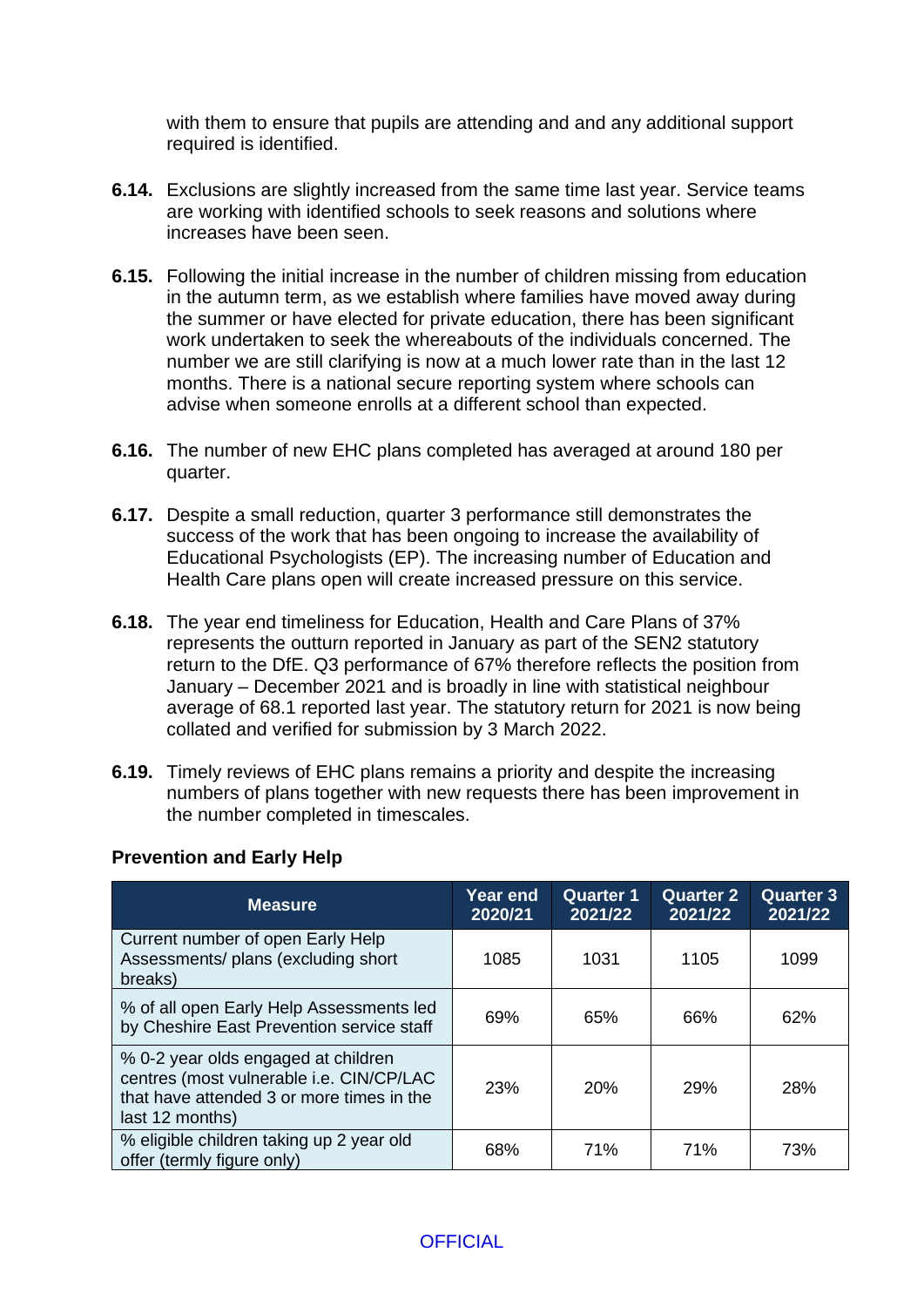| % children taking up 3 and 4 year old offer<br>(termly figure only)                                                                                          | 94%                    | 93%  | 93%   | 95%   |
|--------------------------------------------------------------------------------------------------------------------------------------------------------------|------------------------|------|-------|-------|
| Number of families meeting the Supporting<br>People (previously family focus) criteria<br>where outcomes have been successfully<br>concluded (quarterly fig) | 318 target<br>achieved | 87   | 129   | 103   |
| Number of young people accessing the<br>youth support service                                                                                                |                        | 1634 | 2,050 | 1,345 |
| Number of young people not in education,<br>employment or training (NEET) individuals<br>$[yr. 12-13]$                                                       | 174                    | 172  | 71    | 137   |
| % of young people not in education,<br>employment or training (NEET) individuals<br>$[yr. 12-13]$                                                            | 2.3%                   | 2.3% | 0.95% | 1.8%  |

- **6.20.** Despite the difficulties services are facing, compared to the same point last year we are supporting more families and young people with an early help assessment. This means that individuals are getting support as soon as possible and we can target help and equip individuals with tools and techniques before issues escalate. Longer-term this will hopefully contribute to reduced numbers of individuals requiring specialist interventions and services.
- **6.21.** The number of early help assessments that are led by Cheshire East staff has reduced slighlty with partners now increasingly able to undertake the lead where they are the most appropriate agency. This is in part due to schools being fully opened together with other partner agencies opening more face to face services.
- **6.22.** The take up of the 2, 3 and 4 year old offer reflects the position at the end of the autumn term and it is positive to see such a high uptake. Enabling social interaction and group learing at a young age is crucial to development and ensuring that this being supported and provided by our teams and partners has remained a priority.
- **6.23.** The Supporting People Programme (formally familiy focus programme) has continued following a further 12 month extension to the programme with a 2021/22 target of 332 payment by results. As at Q3, 319 families had been succesfully supported in 2021/22. Indications for the early part of Q4 show that we will achieve the number of families successfully supported.
- **6.24.** Q3 shows a reduction in the number of individuals receiving support from the youth service, however Q2 was inflated by a significant number of larger group events due to well attended summer activities. We continue to offer a blended approach of face to face and virtual services to maximise the support available.
- **6.25.** As predicted the NEET figure has increased as individuals decide their initial plans for the autumn term may not be the best fit for them personally. Despite this we continue to enjoy one of the lowest positions in the country demonstrating our success in effectively supporting our young people to fufil their potential – the latest England position available is 2.8%.